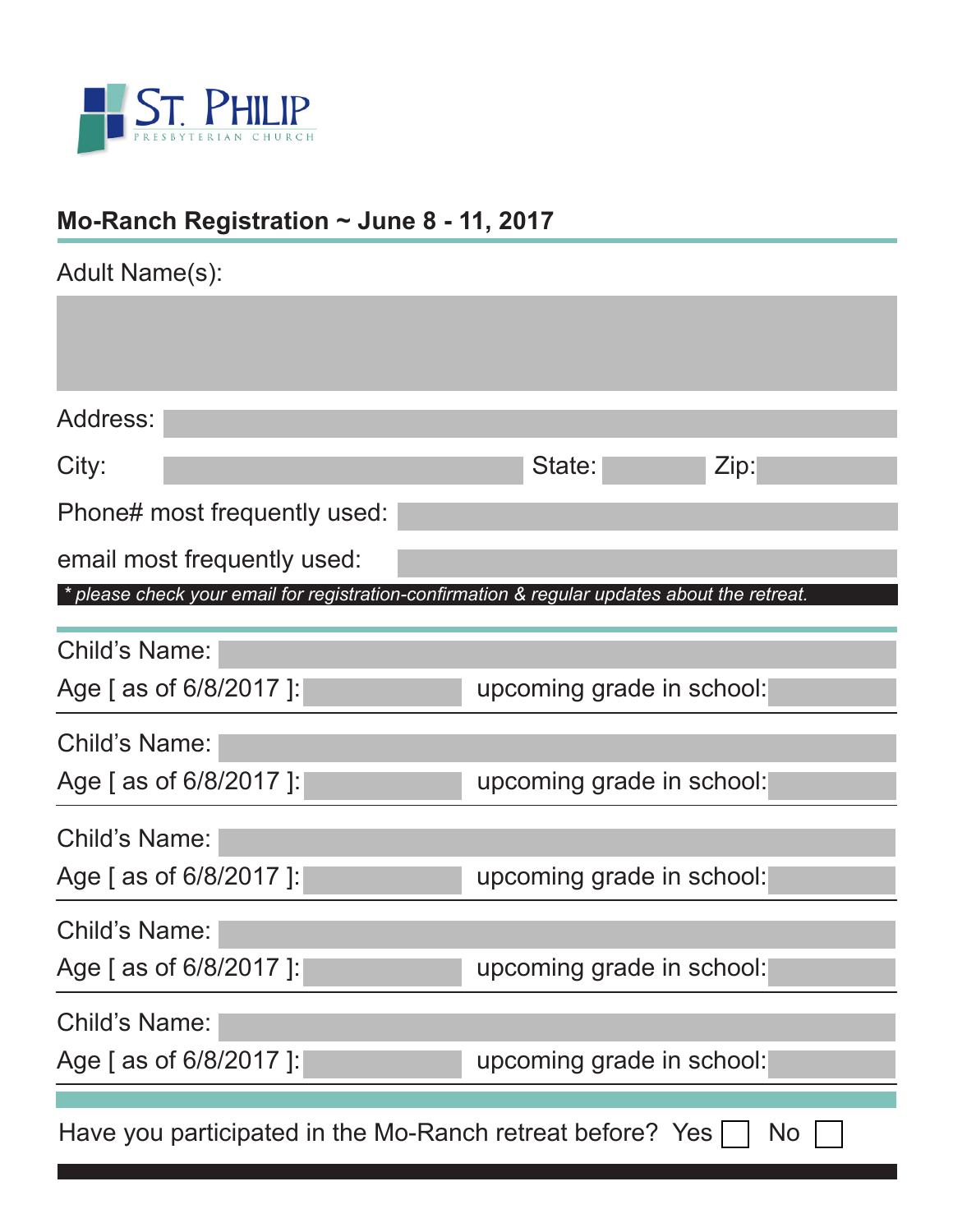#### **Please indicate if you want Thursday night dinner** (please enter number of people)**:**

*\* children are defined as ages 4 to ll years old*

**Thursday** Dinner: Adults\_\_\_ Children\_\_\_\_ \$14.00 \$9.75

#### **Accommodations** (Cost covers room and meals for the entire weekend)

|             | (Please indicate first and second choice) |                    |  |
|-------------|-------------------------------------------|--------------------|--|
| Wynne/Flato | <b>Pheasant Run</b>                       | <b>Manor House</b> |  |

| <b>WYNNE LODGE/FLATO LODGE</b> (each room has two double beds)<br>One adult: \$418.25*<br>Two adults: \$497.50*<br>Third or Fourth adult in same room \$100.25* per person<br>Children under 18 in same room: \$56.50* per child                                                         |
|------------------------------------------------------------------------------------------------------------------------------------------------------------------------------------------------------------------------------------------------------------------------------------------|
| please specify the number of additional adults:<br>please specify the number of additional children:                                                                                                                                                                                     |
| <b>PHEASANT RUN</b> (rooms have one or two queen beds)<br>One adult: \$391.25*<br>Two adults: \$470.50*<br>Third or Fourth adult in same room: \$100.25* per person<br>Children under 18 in same room: \$56.50* per child                                                                |
| please specify the number of additional adults:<br>please specify the number of additional children:                                                                                                                                                                                     |
| <b>MANOR HOUSE</b> Large rooms with multiple beds<br>(some twins, some queens in varying combinations).<br>Suitable for families with a common living room.<br>Two adults: \$657.25 <sup>*</sup><br>Third - Fifth adult or child (under 18) in same room: \$79.25*/adult; \$56.50*/child |
| please specify the number of additional adults:<br>please specify the number of additional children:                                                                                                                                                                                     |